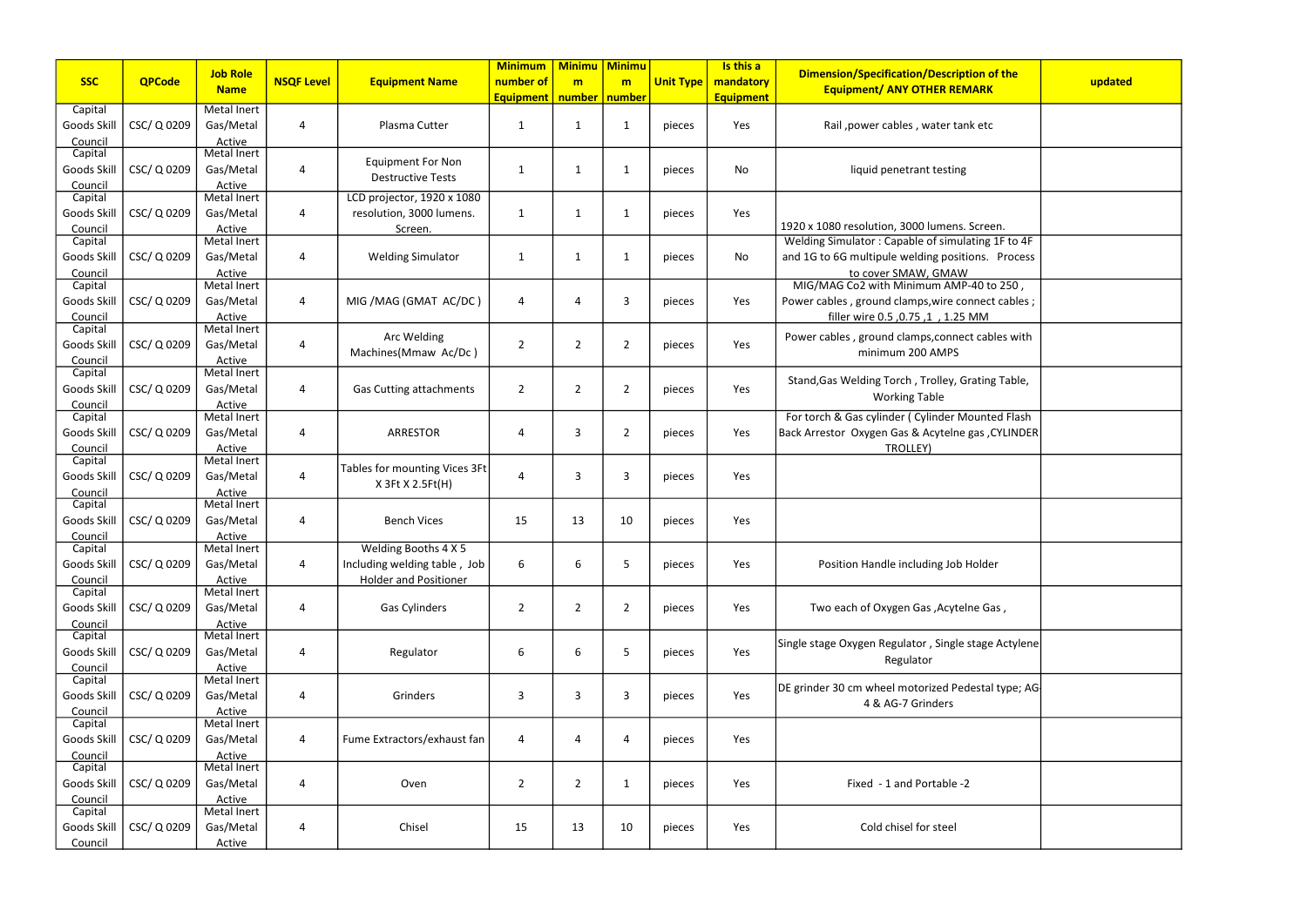| File, Bastard Cut 10" to 14"                         |  |
|------------------------------------------------------|--|
|                                                      |  |
| Vire Brush or Carbon Steel Wire<br><b>Brush</b>      |  |
|                                                      |  |
|                                                      |  |
| Divider                                              |  |
|                                                      |  |
| ather hand Gloves                                    |  |
| ear plug                                             |  |
| mouth mask                                           |  |
| Grinding Helmet                                      |  |
| r welding Flex Cotton Jacket with<br>Leather Sleeves |  |
| Goggles                                              |  |
| Leg Guard                                            |  |
| <b>Hand Guard</b>                                    |  |
| <b>Steel Toed Work Boots</b>                         |  |
|                                                      |  |
|                                                      |  |

| Capital<br>Goods Skill | CSC/Q0209   | Metal Inert<br>Gas/Metal | 4                       | Center Punch/Dot Punch | 15             | 13             | 10           | pieces | Yes |                                                  |  |
|------------------------|-------------|--------------------------|-------------------------|------------------------|----------------|----------------|--------------|--------|-----|--------------------------------------------------|--|
| Council                |             | Active                   |                         |                        |                |                |              |        |     |                                                  |  |
| Capital                |             | Metal Inert              |                         |                        |                |                |              |        |     |                                                  |  |
| Goods Skill            | CSC/Q0209   | Gas/Metal                | 4                       | File set/Hacksaw Frame | 15             | 13             | 10           | pieces | Yes | Half Round File, Bastard Cut 10" to 14"          |  |
| Council                |             | Active<br>Metal Inert    |                         |                        |                |                |              |        |     |                                                  |  |
| Capital<br>Goods Skill | CSC/Q0209   | Gas/Metal                | $\overline{\mathbf{4}}$ | <b>Try Square</b>      | 15             | 13             | 10           |        | Yes |                                                  |  |
| Council                |             | Active                   |                         |                        |                |                |              | pieces |     |                                                  |  |
| Capital                |             | Metal Inert              |                         |                        |                |                |              |        |     |                                                  |  |
| Goods Skill            | CSC/Q0209   | Gas/Metal                | 4                       | wire brush             | 15             | 13             | 10           | pieces | Yes | Stainless Steel Wire Brush or Carbon Steel Wire  |  |
| Council                |             | Active                   |                         |                        |                |                |              |        |     | <b>Brush</b>                                     |  |
| Capital                |             | Metal Inert              |                         |                        |                |                |              |        |     |                                                  |  |
| Goods Skill            | CSC/Q0209   | Gas/Metal                | 4                       | Tongs                  | 10             | 10             | 8            | pieces | Yes |                                                  |  |
| Council                |             | Active<br>Metal Inert    |                         |                        |                |                |              |        |     |                                                  |  |
| Capital<br>Goods Skill | CSC/Q0209   | Gas/Metal                | $\overline{\mathbf{4}}$ | <b>Steel Rule</b>      | 10             | 10             | 8            | pieces | Yes |                                                  |  |
| Council                |             | Active                   |                         |                        |                |                |              |        |     |                                                  |  |
| Capital                |             | Metal Inert              |                         |                        |                |                |              |        |     |                                                  |  |
| Goods Skill            | CSC/ Q 0209 | Gas/Metal                | 4                       | Divider                | 10             | 10             | 8            | pieces | Yes | Divider                                          |  |
| Council                |             | Active                   |                         |                        |                |                |              |        |     |                                                  |  |
| Capital                |             | Metal Inert              |                         |                        |                |                |              |        |     |                                                  |  |
| Goods Skill            | CSC/Q0209   | Gas/Metal                | 4                       | Power Saw              | $\overline{2}$ | $\overline{2}$ | $\mathbf{1}$ | pieces | Yes |                                                  |  |
| Council                |             | Active                   |                         |                        |                |                |              |        |     |                                                  |  |
| Capital                |             | Metal Inert              |                         |                        |                |                |              |        |     |                                                  |  |
| Goods Skill            | CSC/Q0209   | Gas/Metal                | $\overline{\mathbf{4}}$ | <b>Hand Gloves</b>     | 30             | 25             | 20           | pieces | Yes | Leather hand Gloves                              |  |
| Council<br>Capital     |             | Active<br>Metal Inert    |                         |                        |                |                |              |        |     |                                                  |  |
| Goods Skill            | CSC/Q0209   | Gas/Metal                | 4                       | ear plug               | 30             | 25             | 20           | pieces | Yes | ear plug                                         |  |
| Council                |             | Active                   |                         |                        |                |                |              |        |     |                                                  |  |
| Capital                |             | Metal Inert              |                         |                        |                |                |              |        |     |                                                  |  |
| Goods Skill            | CSC/Q0209   | Gas/Metal                | 4                       | mouth mask             | 30             | 25             | 20           | pieces | Yes | mouth mask                                       |  |
| Council                |             | Active                   |                         |                        |                |                |              |        |     |                                                  |  |
| Capital                |             | Metal Inert              |                         |                        |                |                |              |        |     |                                                  |  |
| Goods Skill            | CSC/ Q 0209 | Gas/Metal                | 4                       | <b>Grinding Helmet</b> | 15             | 13             | 10           | pieces | Yes | <b>Grinding Helmet</b>                           |  |
| Council<br>Capital     |             | Active<br>Metal Inert    |                         |                        |                |                |              |        |     |                                                  |  |
| Goods Skill            | CSC/Q0209   | Gas/Metal                | $\overline{\mathbf{4}}$ | Leather Apron          | 30             | 25             | 20           | pieces | Yes | Leather Apron or welding Flex Cotton Jacket with |  |
| Council                |             | Active                   |                         |                        |                |                |              |        |     | Leather Sleeves                                  |  |
| Capital                |             | Metal Inert              |                         |                        |                |                |              |        |     |                                                  |  |
| Goods Skill            | CSC/Q0209   | Gas/Metal                | $\overline{\mathbf{4}}$ | Goggles                | 30             | 25             | 20           | pieces | Yes | Goggles                                          |  |
| Council                |             | Active                   |                         |                        |                |                |              |        |     |                                                  |  |
| Capital                |             | Metal Inert              |                         |                        |                |                |              |        |     |                                                  |  |
| Goods Skill            | CSC/ Q 0209 | Gas/Metal                | 4                       | Leather Leg Guard      | 30             | 25             | 20           | pieces | Yes | Leg Guard                                        |  |
| Council<br>Capital     |             | Active<br>Metal Inert    |                         |                        |                |                |              |        |     |                                                  |  |
| Goods Skill            | CSC/Q0209   | Gas/Metal                | 4                       | Leather Hand Guard     | 30             | 25             | 20           | pieces | Yes | <b>Hand Guard</b>                                |  |
| Council                |             | Active                   |                         |                        |                |                |              |        |     |                                                  |  |
| Capital                |             | Metal Inert              |                         |                        |                |                |              |        |     |                                                  |  |
| Goods Skill            | CSC/Q0209   | Gas/Metal                | $\overline{\mathbf{4}}$ | safety shoes           | 30             | 25             | 20           | pieces | Yes | Leather Steel Toed Work Boots                    |  |
| Council                |             | Active                   |                         |                        |                |                |              |        |     |                                                  |  |
| Capital                |             | Metal Inert              |                         |                        |                |                |              |        |     |                                                  |  |
| Goods Skill            | CSC/ Q 0209 | Gas/Metal                | 4                       | Scriber                | $\overline{7}$ | $\overline{7}$ | 5            | sets   | Yes |                                                  |  |
| Council                |             | Active                   |                         |                        |                |                |              |        |     |                                                  |  |